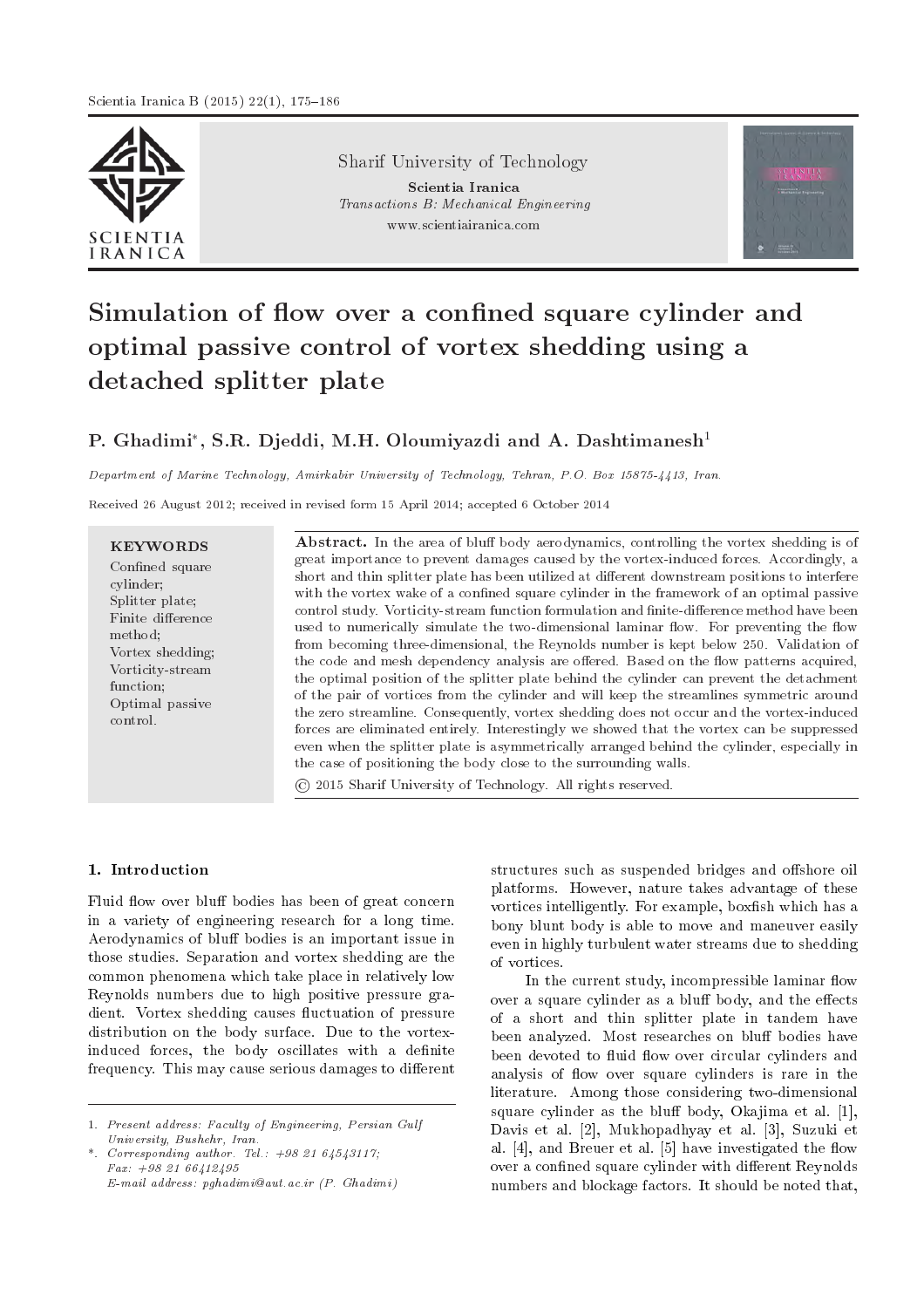when the cylinder is confined, two extra parameters have to be taken into account. These parameters are inflow velocity profile and blockage factor which is defined as the ratio of square side length to the channel width. In the following, a brief literature review of the control of vortex shedding from a square cylinder is presented.

Obasaju [6] carried out an experiment to investigate the effect of end plates on pressure distribution on a three-dimensional square section cylinder with a span-to-side ratio of 18:1. He measured mean pressures for Reynolds numbers in the range of 30,000 to 120,000. His results exhibited sensitivity of base pressure in the separated flow region to the type of end plates used. Particularly for high angles of incidence  $(\alpha >$ 15 ), small end plates were found to decrease the base suction whereas large end plates were found to increase the base suction and drag. Nakagawa [7] experimentally explored the effects of a small airfoilshaped splitter plate on the vortex shedding from a single square prism at free-stream Mach numbers between 0.15 and 0.91 and a constant spacing ratio. He found out that, when no shock waves exists in the flow, the Strouhal number is almost independent of the Mach number and takes about 0.11, which is smaller than the value of 0.13, known for a single square prism. However, as soon as shock waves appear in the flow, the Strouhal number increases suddenly and then further increases with increasing of the Mach number. Park and Higuchi [8] simulated the unsteady separated flow around a square cylinder to investigate the wake flow control by a splitter plate attached to the base of the cylinder. Instantaneous flow patterns were scrutinized to see how the splitter plate affects the vortex formation behind the body and the downstream shedding. They concluded that the drag and the frequency were signicantly reduced by the splitter plate, suppressing vortex shedding in the wake. Bruneau and Mortazavi [9] investigated the passive control of bluff body (square cylinder) flows using porous media by means of the penalization method. This method is used to create intermediate porous media between solid obstacles and the fluid in order to modify the boundary layer behavior. Their study covered a wide range of two-dimensional flows from low transitional flow to the fully established turbulence by direct numerical simulation of incompressible Navier-Stokes equations. They illustrated the effect of the porous layer permeability and thickness on the passive control. The results revealed the ability of porous media to both regularize the flow and to reduce the drag forces up to 30%. Zhou et al. [10] placed a control plate upstream of a square cylinder. The control plate height was varied from 10% to 100% of the square side width, and for each height, the distance between the control plate and the cylinder was varied from 0.5 to 3.0

times of the square width. The simulation was carried out by considering the Reynolds number to be 250. The results showed a signicant reduction in drag and suppression of fluctuating lift on the square cylinder. Doolan [11] in his recent work placed an infinitely thin flat plate downstream of a square cylinder with a length of 0.834 of the cylinder side length along the zero streamline. Furthermore, the distance between the square cylinder and the plate was considered to be 2.37 of the cylinder side length. The flow was simulated with a Reynolds number of 150 and he reported that the force on the square cylinder was reduced significantly. However, the amplitude of the lift coefficient on the downstream plate was found to be the same as that for the single square cylinder.

One of the important issues which must be addressed is the fact that, for flow over square cylinder, in contrast to flow over circular cylinder, the separation points are definite. At Reynolds numbers lower than 100, flow separates at the trailing edge, and at higher Reynolds numbers, separation occurs at the leading edge. Etminan et al. [12] analyzed flow over two equal square cylinders in tandem arrangement in order to study the influence of Reynolds number and the onset of vortex shedding on the flow patterns. The distance between cylinders had been kept constant. They found that the onset of vortex shedding occurs for a Reynolds number varying from 35 to 40. Ali et al. [13] numerically investigated the interaction of a square cylinder wake with a downstream plate at Re = 150. They concluded that, if the position of the plate is optimal, considerable reductions in vortex shedding frequency, root mean square of lift and drag of the cylinder occur. Gnatowska [14] studied aerodynamic loads of two prismatic bodies in tandem arrangement. The flow had been considered turbulent. It was found that periodical flow disturbances bring about a rapid growth of surface pressure and wall shear stress fluctuations.

The passive control of flow induced forces which is also the case study of the present paper has been addressed in some works in nearly the past decade. Kwon and Choi [15] have studied the laminar vortex shedding behind a circular cylinder and its control using attached splitter plates downstream. The passive control is achieved through changing the length of the splitter plate, and results stated that the critical length of the plate would be close to that of the cylinder diameter. Anderson and Szewczyk [16] investigated the near wake of a circular cylinder at subcritical Reynolds numbers between 2700 to 46000. Two and three-dimensional configurations of the cylinder and the downstream attached splitter plate were incorporated inside a wind tunnel. Experimental results with different flow characteristics showed that a splitter plate reduced the level of three-dimensionality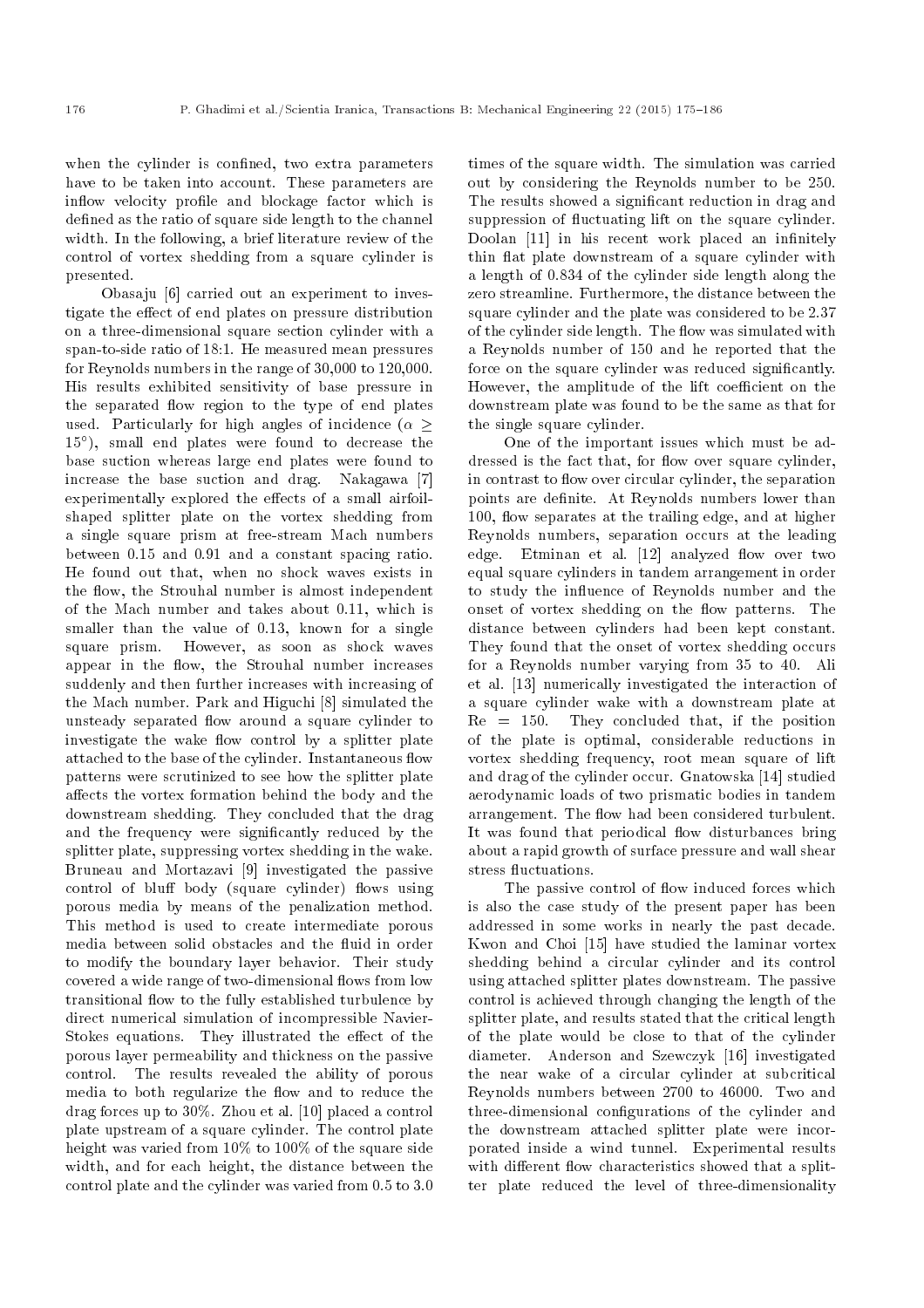in the formation region by stabilizing the transverse 'flapping' of the shear layers. As one of the most comprehensive studies, Ozono  $[17]$  studied the flow around a circular/rectangular cylinder behind which a short thin splitter plate was inserted horizontally as an interference element. This plate is moved streamwise and spanwise in order to achieve an optimal position. The mainly used Reynolds number was 17000 and all experimental results showed the increase in Strouhal number due to vortex suppression. In more recent works, Mahbub Alam et al. [18] addressed the suppression of fluid force acting on two square prisms in a tandem arrangement in which a flow approaching the upstream prism was controlled by a thin flat plate. The position of the control plate upstream and also the position of the downstream prism were varied in order to achieve an optimal position and a signicant decrease in fluid forces acting on both prisms was observed for a certain range of control plate positions. In a similar approach, Zhang et al. [19] examined the aerodynamic characteristics of a square cylinder with an upstream rod in a staggered arrangement. The pressure measurement was conducted in a wind tunnel at a Reynolds number of 82000 and the flow visualization was carried out in a water tunnel at a Reynolds number of 5200. The passive flow control method using different positions and staggered angles of the upstream rod leads to the reduction of the drag coefficient of the square cylinder. In this framework of upstream positioning of the control plates, Mahbub Alam et al. [20] investigated the effect of a T-shaped plate on reduction of fluid forces on two tandem circular cylinders in a uniform cross-flow at a Reynolds number of 65000. The T-shaped plate is used as the control object and is placed upstream of the cylinder in order to control the approaching flow. Experimental results of the wind tunnel test section prove that the optimum reduction in fluid forces occurs with an optimal trail length of the T-shape plate carefully positioned upstream. Finally, in one of the most recent works in this field, Ali et al. [21] studied the effects of an attached splitter plate on the passive control of the fluid flow induced forces acting on a square cylinder. The numerical study was carried out at a Reynolds number of 150 and the length of the attached splitter plate was varied systematically in order to achieve the optimal configuration. The effect of the plate on suppressing the fluctuating lift forces is shown through the numerical results.

In the present study, the effects of a short and thin splitter plate on vortex shedding from a square cylinder in an incompressible laminar flow has been investigated. Flow patterns in an instant of time and the time history of the Lift force acting on the cylinder have been examined to explore the effect of the splitter plate on vortex formation downstream of the cylinder. Previously, Chan and Jameson [22] utilized this method to suppress vortex-induced forces on a circular cylinder. However, application of this method to two-dimensional square cylinders conducted by the current authors is a new attempt to control the vortex shedding phenomenon. Here, the position of the cylinder inside the channel has been changed and the ground effects have been analyzed. The splitter plate is also moved vertically and horizontally in order to obtain the optimum position which will have the best effect on suppressing the lift force oscillations through an extensive optimal passive control problem which will be addressed in Section 4.2. Therefore, the detachment of the downstream plate, streamwise and spanwise positioning of the control object at low Reynolds number flow and extensive numerical and parametric studies distinguish the present work from the previous efforts in this field.

#### 2. Governing equations

The fluid in the current investigation is considered to be incompressible, viscous, and Newtonian. Due to the fact that temperature is constant throughout the flow field, density and viscosity of the fluid remain constant as well. As a result, energy equation can be decoupled from the governing equations and the incompressible Navier-Stokes equations as well as the continuity equation have to be solved simultaneously. These equations in two-dimensional form are:

$$
\frac{\partial u}{\partial x} + \frac{\partial v}{\partial y} = 0,\t\t(1)
$$

$$
\frac{\partial u}{\partial t} + u \frac{\partial u}{\partial x} + v \frac{\partial u}{\partial y} = -\frac{1}{\rho} \frac{\partial p}{\partial x} + \vartheta \left( \frac{\partial^2 u}{\partial x^2} + \frac{\partial^2 u}{\partial y^2} \right), \tag{2}
$$

$$
\frac{\partial v}{\partial t} + u \frac{\partial v}{\partial x} + v \frac{\partial v}{\partial y} = -\frac{1}{\rho} \frac{\partial p}{\partial y} + \vartheta \left( \frac{\partial^2 v}{\partial x^2} + \frac{\partial^2 v}{\partial y^2} \right), \quad (3)
$$

where  $u$  and  $v$  are velocity components in  $x$  and  $y$ directions, respectively;  $p$  is pressure;  $\rho$  is density; and  $\vartheta$  is the kinematic viscosity of the fluid.

It should be noted that the body forces have been neglected for simplicity. Moreover, due to vortex shedding, the flow is unstable and the terms containing time derivatives cannot be neglected. In this study, pressure distribution in the flow field is not of great concern. Pressure is eliminated from Eqs. (2) and (3) by cross-differentiation. Thus, we obtain:

$$
\frac{\partial \omega}{\partial t} + u \frac{\partial \omega}{\partial x} + v \frac{\partial \omega}{\partial y} = \vartheta \left( \frac{\partial^2 \omega}{\partial x^2} + \frac{\partial^2 \omega}{\partial y^2} \right),\tag{4}
$$

where  $\omega$  is vorticity in the z direction. Considering the definition of stream function,  $\psi$ , and vorticity are: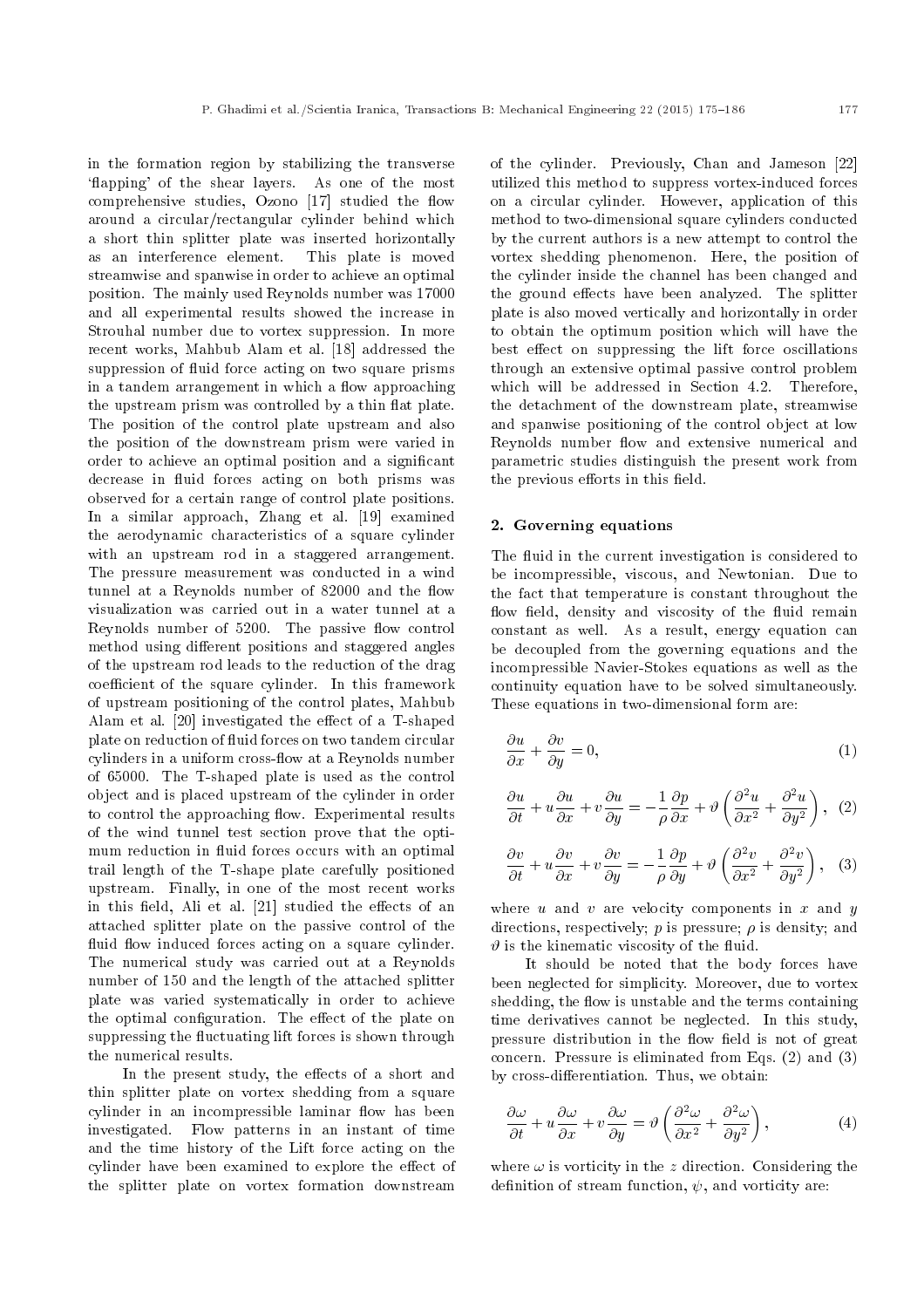$$
u = +\frac{\partial \psi}{\partial y},\tag{5}
$$

$$
v = -\frac{\partial \psi}{\partial x},\tag{6}
$$

$$
\omega = \frac{\partial v}{\partial x} - \frac{\partial u}{\partial y}.\tag{7}
$$

The governing equations can be declared in the following form, i.e. the vorticity transport equation and a Poisson's equation relating vorticity to stream function:

$$
\frac{\partial \omega}{\partial t} + \frac{\partial \psi}{\partial y} \frac{\partial \omega}{\partial x} - \frac{\partial \psi}{\partial x} \frac{\partial \omega}{\partial y} = \vartheta \left( \frac{\partial^2 \omega}{\partial x^2} + \frac{\partial^2 \omega}{\partial y^2} \right), \tag{8}
$$

$$
\frac{\partial^2 \psi}{\partial x^2} + \frac{\partial^2 \psi}{\partial y^2} = -\omega.
$$
\n(9)

Eq. (8) is actually the famous Helmholtz equation of hydrodynamics which has been simplied by elimination of the vortex-stretching term due to the fact that vortex-stretching is a three-dimensional phenomenon and this term vanishes in the two-dimensional flows  $[23]$ .

# 3. Discretization of equations

Finite-difference method has been utilized for discretization of governing equations. Accuracy of discretizations is first order in time and second order in space. Moreover, forward difference quotient has been used for time derivative while central difference quotient has been applied for space derivatives. The algebraic equations which approximate the governing partial differential equations are as follows:

$$
\frac{\omega_{i,j}^{n+1} - \omega_{i,j}^{n}}{\Delta t} + \frac{\psi_{i,j+1}^{n} - \psi_{i,j-1}^{n}}{2\Delta y} \cdot \frac{\omega_{i+1,j}^{n} - \omega_{i-1,j}^{n}}{2\Delta x} \n- \frac{\psi_{i+1,j}^{n} - \psi_{i-1,j}^{n}}{2\Delta x} \cdot \frac{\omega_{i,j+1}^{n} - \omega_{i,j-1}^{n}}{2\Delta y} \n= \vartheta \left( \frac{\omega_{i+1,j}^{n} - 2\omega_{i,j}^{n} + \omega_{i-1,j}^{n}}{(\Delta x)^{2}} \right) \n+ \frac{\omega_{i,j+1}^{n} - 2\omega_{i,j}^{n} + \omega_{i,j-1}^{n}}{(\Delta y)^{2}} \right)
$$
\n(10)

$$
\frac{\psi_{i+1,j}^n - 2\psi_{i,j}^n + \psi_{i-1,j}^n}{(\Delta x)^2} + \frac{\psi_{i,j+1}^n - 2\psi_{i,j}^n + \psi_{i,j-1}^n}{(\Delta y)^2}
$$

$$
= -\omega_{i,j}^n.
$$
(11)

### 3.1. Boundary conditions

To solve the discretized equations, no-slip boundary condition has been imposed on all solid walls. Furthermore, stream function on each solid wall is a constant value. At the inflow section, a parabolic velocity profile has been prescribed. Since the component of velocity in the  $y$  direction is zero at the inflow section, stream function is a function of  $y$  only and its profile can be obtained using Eq.  $(5)$ , where H is the channel height:

$$
\psi_{1,j} = u_{\max} \left( y_j - \frac{4y_j^3}{3H^2} \right). \tag{12}
$$

At the outflow section, the y-component of the velocity has been taken to be zero. Based on Eq. (6), derivative of stream function in  $x$  direction must be zero, too. Accordingly, the following relation would be derived for the stream function at the outflow section:

$$
\psi_{N,j} = \frac{1}{3} (4\psi_{N-1,j} - \psi_{N-2,j}). \tag{13}
$$

Vorticity boundary condition on each solid wall is acquired by Taylor expansion of stream function [24]. For example, the vorticity boundary condition on the channel lower wall is:

$$
\omega_{i,1} = \frac{2}{(\Delta y)^2} (\psi_{i,1} - \psi_{i,2}).
$$
\n(14)

At the inflow section, using Eq. (9) and a relation similar to Eq. (14), the vorticity boundary condition would be:

$$
\omega_{1,j} = \frac{2}{(\Delta x)^2} (\psi_{1,j} - \psi_{2,j}) - \frac{\psi_{1,j+1} - 2\psi_{1,j} + \psi_{1,j-1}}{(\Delta y)^2}.
$$
\n(15)

For the outflow section, a similar boundary condition can be obtained. The boundary conditions as discussed above are shown in Figure 5.

## 3.2. Pressure computation

In order to obtain the pressure distribution inside the computational domain, the well-known Poisson's equation of pressure must be implemented:

$$
\frac{\partial^2 P}{\partial x^2} + \frac{\partial^2 P}{\partial y^2} = -\left(\frac{\partial u}{\partial x}\right)^2 + \left(\frac{\partial v}{\partial y}\right)^2
$$

$$
-2\left(\frac{\partial u}{\partial y}\right)\left(\frac{\partial v}{\partial x}\right),\tag{16}
$$

where  $P$  is the pressure. The pressure equation is solved using Successive-Over-Relaxation (SOR) iterative method and the relaxation factor is set to be 1.6 for the improved convergence behavior. By integrating the pressure over the cell faces (lines in 2D case), the pressure-induced lift and drag forces can be evaluated on body.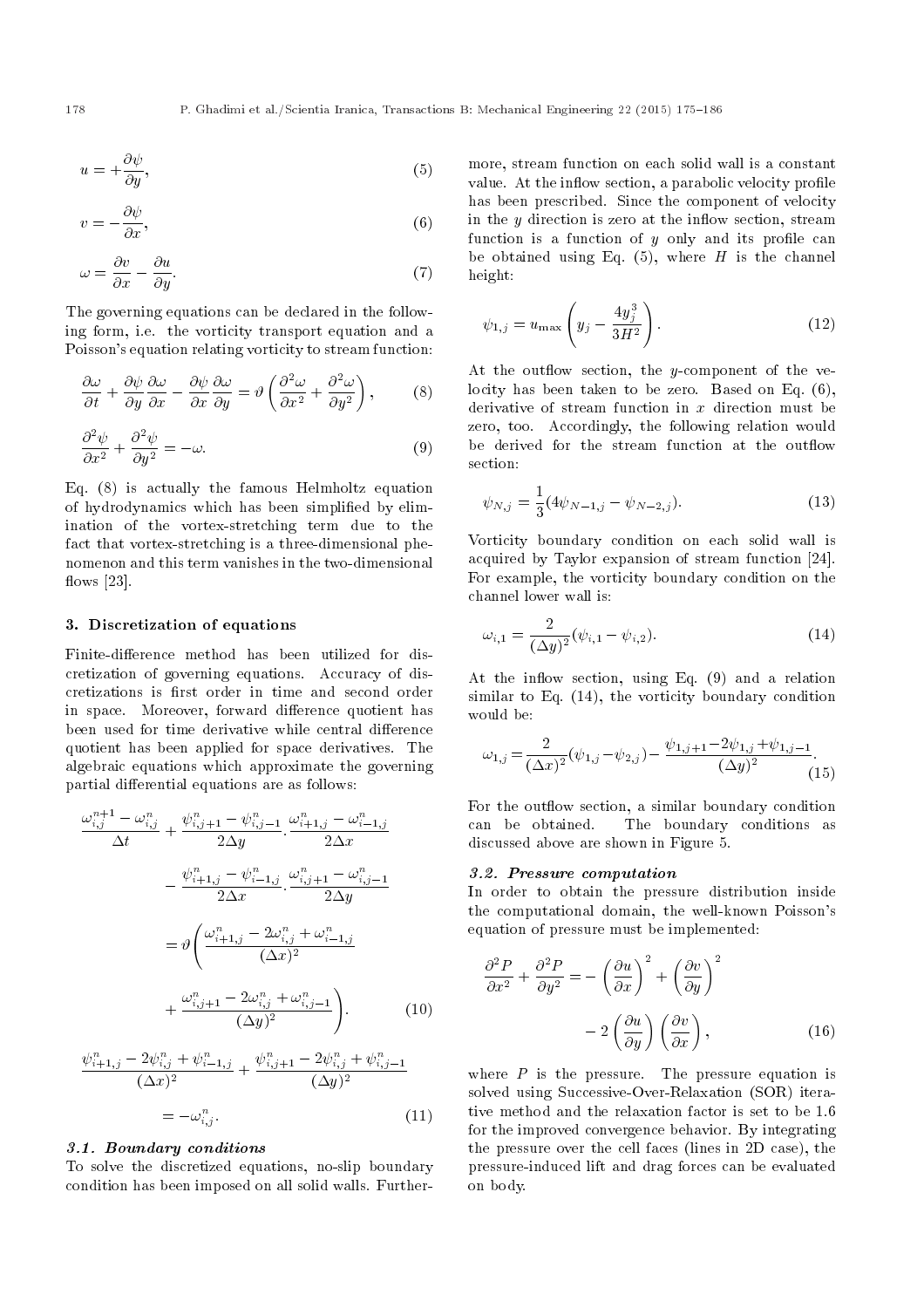

Figure 1. Portion of the generated mesh.

# 3.3. Computational domain and generated mesh

The computational domain has been extended 10 times the square side length at the upstream and 20 times of this value at the downstream of the cylinder. The length and thickness of the splitter plate are considered to be equal to that of the square side length and 0.1 of the square side length, respectively. Grid points in the domain have been distributed uniformly as  $\Delta x = \Delta y =$ 0:005 based on a mesh convergence study addressed in Section 4.1. Also, a time step size of  $\Delta t = 0.002$  (s) is maintained in order to keep the maximum Courant number below unity for stability reasons. Moreover, all the instantaneous results are shown at the time  $t = 190$  $(s)$ . It is known that at this instant of time, the flow is fully developed and vortices have been distributed all over the downstream of the flow. In Figure 1, a portion of the generated mesh has been presented.

#### 4. Results and discussion

As discussed earlier, in order to keep the twodimensionality of the flow patterns and vortices, the Reynolds number should be kept below 250. As a result of this and in order to broaden the extents of this study, flow simulations have been carried out for two different cases, i.e. for Reynolds numbers of 100 and 200. In each case, the distance between the square cylinder and the splitter plate has been varied vertically and horizontally in order to find the optimal position for the splitter plate in the framework of an optimal passive control problem discussed in Section 4.2.

#### 4.1. Validation of the numerical code

In the absence of any existing data regarding the case with a splitter, an attempt is made to validate the results for the case without a splitter for which there is an existing data available. Once the validation veries the accuracy of the code, parametric studies will be performed to examine different effects of the splitter on the vortex shedding.

The developed CFD code has been validated by comparing the recirculation lengths obtained by the developed code at relatively low Reynolds numbers  $(10 < Re < 50)$ , to those obtained by Breuer et al. [5].



**Figure 2.** Streamlines in flow over the confined square cylinder with  $\beta = 1/8$ : (a) Re = 20; and (b) Re = 40.



Figure 3. Recirculation length versus Reynolds number for  $\beta = 1/8$ .

It should be noted that the Reynolds number is based on the maximum inlet velocity and the square side length, just the same as what is done by Breuer et al. Furthermore, all of the results presented are at the time instant of 5.0 seconds.

Figure 2 shows the streamlines in flow over the confined square cylinder with the blockage factor of 1/8 and Reynolds numbers of 20 and 40.

Comparison between the obtained recirculation length and that obtained by Breuer et al. [5] is illustrated in Figure 3 which shows good agreement.

As discussed above, in order to evaluate the efficiency of the splitter plate, the lift forces acting on the cylinder should be measured and compared with the case without the splitter plate. Based on this approach, one can find out where the splitter plate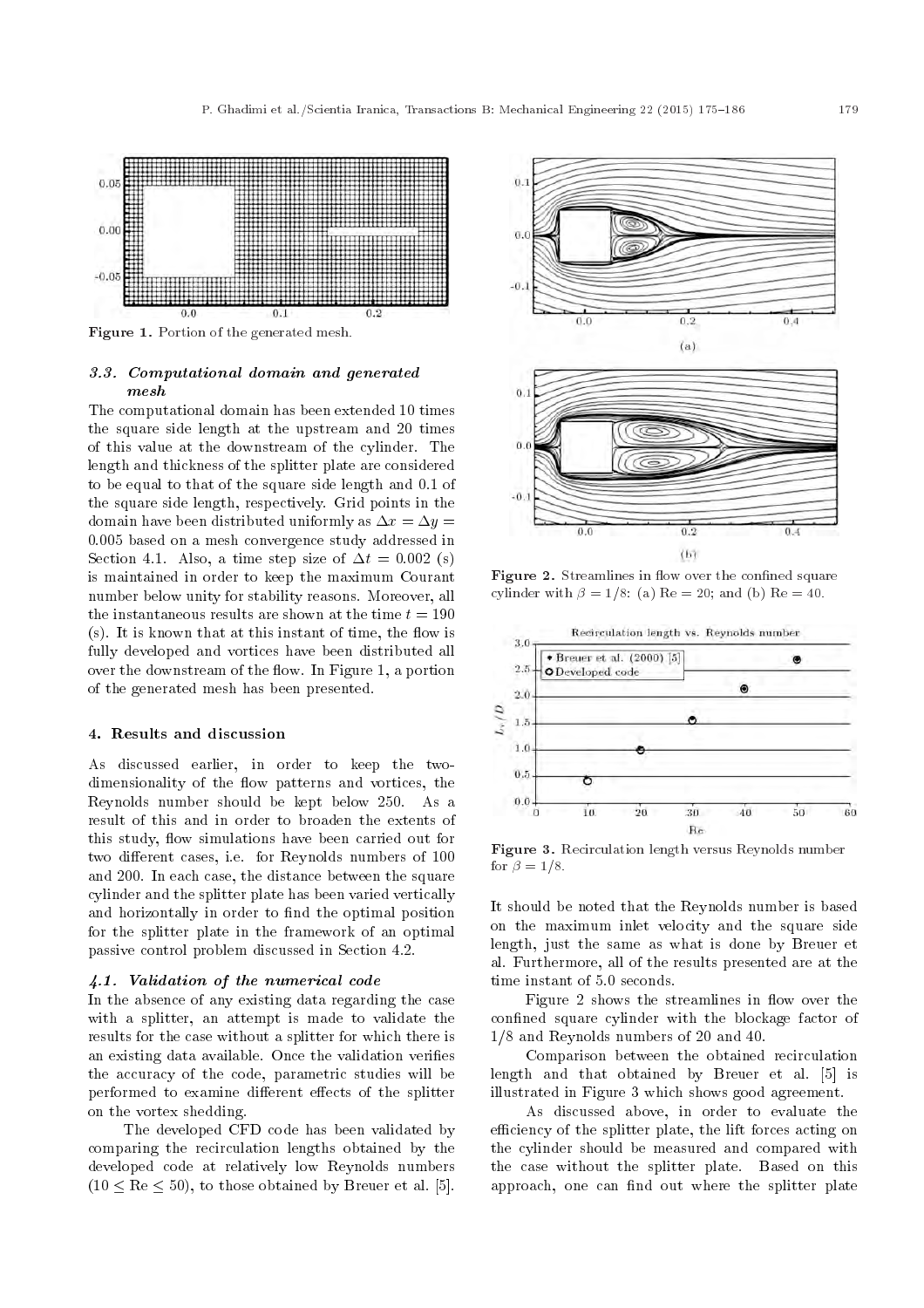

Figure 4. Evaluated lift force on the cylinder using different grid sizes in comparison with previous numerical results [25].

should be placed to obtain minimum lift amplitude acting on the cylinder. Also, the dependency of the results on the grid size should be studied which leaves us with a mesh convergence analysis. The pressure lift force acting on the body will then be compared to some numerical results in the literature [25] using different grid size. Consequently, the validity of the lift force evaluation and the mesh convergence will be achieved.

A rectangular section with length and height of 1 m is placed 5 m downstream of the inlet boundary with an inlet velocity of 1 m/s. Reynolds number is preserved at 100 while the flow is determined around the rectangular cylinder. The lift force time history is shown in Figure 4 and a comparison is made between the results in the literature and the results obtained by the current numerical code on different grid sizes.

Results show that, with the increase of mesh quality, the evaluated lift force will get closer to the numerical results of Hu [25] and the results agreed well using  $\Delta x = \Delta y = 0.005$ . The Strouhal number of St =  $\frac{fD}{U}$  = 0.138 is calculated for the case of  $Re = 100$  which agrees well with the benchmark solutions of [5]. Similar results were achieved at a Reynolds number of 200 with nearly the same Strouhal number, i.e.  $St = 0.139$ . In addition to the standard grid convergence study, the rms magnitudes of the lift coefficient for different levels of grid refinement with refinement ratio of 2 were checked based on the Grid Convergence Index (GCI) criterion [26]. The ratio of 0.997118 (nearly 1.0) shows that the solution is in the asymptotic range and the GCI of 1.66% proves that the grid resolution is fine enough for the solution to be independent of the mesh sizes. The obtained results for the grid convergence study based on GCI are in good agreement with the study and investigations of Ali et al. [27] on this particular issue. Therefore, the mesh dependency has been satisfied and the grid size of  $\Delta x = \Delta y = 0.005$  will be used for other cases as mentioned in Section 3.3.

# 4.2. Optimal passive control problem

As previously stated in Section 4, flow around the rectangular cylinder is analyzed for two different Reynolds numbers of 100 and 200. Contrary to the flow around circular cylinder in which Reynolds number of 180 or 161 is introduced as the starting point for the formation of 3D structures in the wake, there has not been an accurate and comprehensive study on this phenomenon for flow around rectangular cylinders. As a hint, Reynolds number of 300 has been introduced by Franke [28] as starting point of this phenomenon. Breuer et al. [5] stated that this criterion is slightly beyond the limit of 2D simulation and the disturbances which occur in the periodic nature of 2D vortex shedding has proved this theory. They studied flow around rectangular cylinder for the blockage coefficient of  $1/8$ by two different methods of Finite Volume Method (FVM) and Lattice-Boltzmann Method (LBM). The experimental studies of Dutta et al. [29] have veried the results of Breuer et al. [5] and showed that beyond the Reynolds number of 200, aspect ratio of cylinder has to be taken into account due to the formation of 3D structures.

In the present study, the final Reynolds number at which the flow has been simulated is set to be  $Re = 200$ . The reason for this limit can be sought in the change of principal behaviors in the flow pattern with further increase of the Reynolds number from this particular limit. The frequency of vortex shedding will rise and therefore the laminar shedding will no longer remain 2-dimensional. Further studies in 3 dimensional case have proved this statement that the flow at Reynolds numbers above 200 will experience 3-dimensional instabilities and vortices. Also, in 2-D simulations, deviations from fully periodic structures have been recorded which restate the above theory. It should also be noted that Reynolds number based on the height of the inlet boundary has already reached the value of  $Re = 1000$  and therefore further increase of Reynolds number would need special treatment for the turbulence flow parameters.

Also, the rectangular cylinder is moved closer to the channel walls at two different positions addressed by a  $k$  factor defined as:

$$
k = \frac{L_w}{D}.\tag{17}
$$

Dimensions of the computational domain and the position of the rectangular cylinder and the splitter plate can be seen in Figure 5.

Each case (i.e. combinations of two Reynolds numbers and 3 rectangular cylinder vertical positions)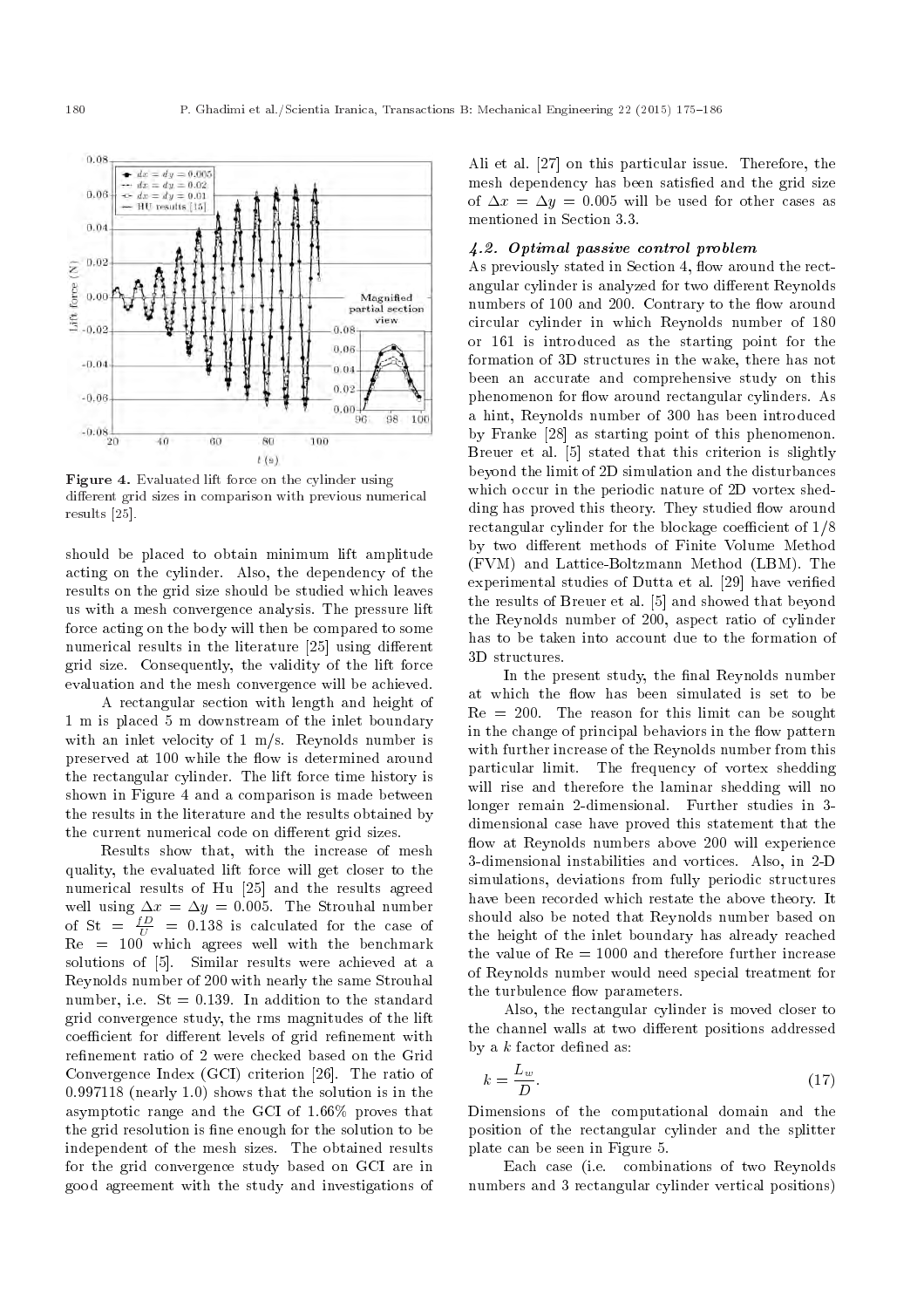|                 |                                    | $L = 1D$ |                |                        | $L = 2D$                                                                                          |                |            | $L=3D$   |                |            | $L = 4D$ |
|-----------------|------------------------------------|----------|----------------|------------------------|---------------------------------------------------------------------------------------------------|----------------|------------|----------|----------------|------------|----------|
| $\mathbf{Re} k$ | $\mathbf{N}\mathbf{o}$<br>splitter | H1       | H <sub>2</sub> | H3                     | H1                                                                                                | H2             | H3         | H1       | H2             | H3         | H1       |
|                 | $1.5$ 0.147543 8.49 F-06           |          |                | $\sim 100$             | $1.41E-06$                                                                                        | $\blacksquare$ | $\sim$     | 0.193109 | $\blacksquare$ | $\sim$     | 0.221959 |
|                 |                                    |          |                |                        | $100$ 1.0 0.105846 2.83 E 06 2.83 E 06 2.12 E 06 2.12 E 06 1.41 E 06 7.07 E -07 0.132298 0.135127 |                |            |          |                | 0.13746    |          |
|                 |                                    |          |                |                        | 0.5 1.99E-06 3.54E-06 2.12E-06 3.54E-06 2.83E-06 1.41E-06 1.41E-06 7.07E-07 2.83E-06              |                |            |          |                |            |          |
|                 | $1.5$ 0.317134 0.095034            |          | $\sim$ 100 $-$ | $\Delta \sim 10^{-11}$ | $1.41E-06$                                                                                        | $\blacksquare$ | $\sim 100$ | 0.301649 | $\blacksquare$ | $\sim 100$ | 0.330852 |
|                 |                                    |          |                |                        | 200 1.0 0.278315 0.065972 0.072973 0.067104 1.41E-06 7.07E-07 0.036628 0.270749                   |                |            |          | 0.271668       | 0.275415   |          |
|                 |                                    |          |                |                        | $0.5$ 0.054871 0.016051 2.83E-06 2.83E-06 0.008132 2.83E-06 2.12E-06 0.009334 0.002546            |                |            |          |                | -0.00396-  |          |

Table 1. RMS magnitudes of lift force measured for all different cases.



Figure 5. Rectangular cylinder along with splitter plate inside the computational domain in their different positions showing the boundary conditions.

is first analyzed without the splitter plate and the lift force amplitude is evaluated. The splitter plate is then added and placed at 6 different vertical and horizontal downstream positions of the cylinder. For all cases of study, rms magnitudes of the lift force are measured based on a selected number of cycles after flow parameters reach periodically steady states; these values are listed in Table 1.

The highlighted cells in the right side of the Table 1 show the best results achieved with the case of the splitter plate. Region  $0 < L < 2D$  demonstrates the best horizontal position of the splitter plate streamwise while the case of  $L = 4D$  at symmetrical cylinder position (i.e.  $k = 1.5$ ) shows that, for the position of  $L > 4D$  the splitter plate would have no effect on the amplitude of the lift force acting on the cylinder. Another conclusion which can be drawn from the above mentioned results is that, in the case of  $k = 1.5$  at which the cylinder is in its closest position to the wall, the splitter plate should be placed far from the symmetric line of the cylinder in order to achieve better results.

The Strouhal numbers for the symmetrical case of  $k = 1.5$  are plotted and compared in Figure 6 against the numerical results of Ali et al. [13] for the case of vortex shedding attenuation using detached plate placed at  $L = 2D$ . It has been clearly shown that the same results are achieved for nearly all cases where best cancellation is exhibited for  $L = 2D$ , but in different vertical positions of the splitter plate, i.e. H<sub>1</sub> for the symmetric case of  $k = 0.15$ , and H<sub>2</sub> and



Figure 6. Instantaneous flow patterns and lift force time history in the case of:  $Re = 100$ ,  $k = 1.5$  without splitter (solid curve) and with splitter (dotted curve) in  $L = 2D$ and  $H1$  position (bottom geometry).

H3 for the cases of  $k = 0.1, 0.05$  due to the wall effects, respectively. Results of the present numerical method agree well with the benchmark solutions and prove that the effects of the channel walls are low for the symmetric case. This is in contrast with the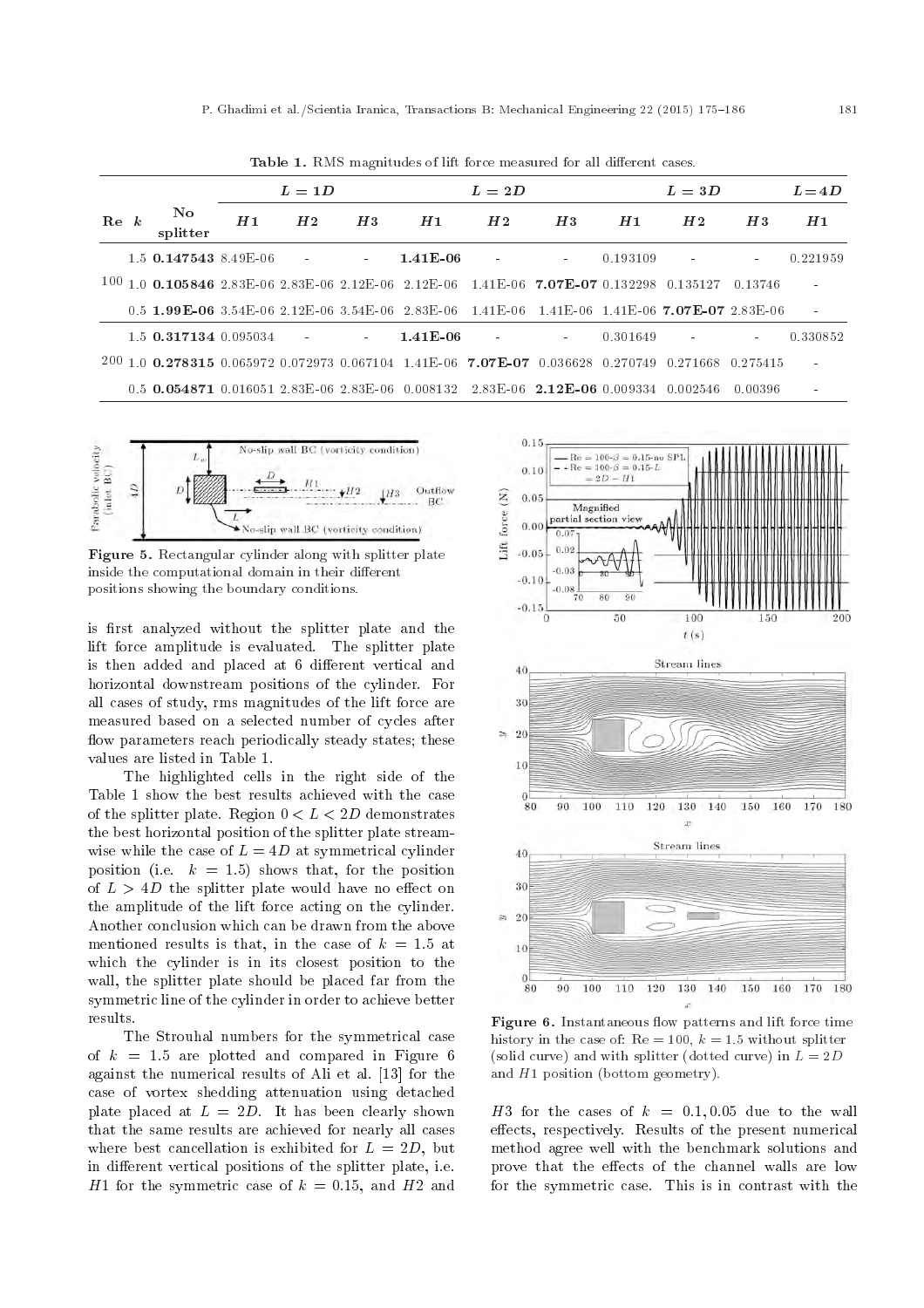

**Figure 7.** Instantaneous flow patterns and lift force time history in the case of:  $Re = 100$ ,  $k = 1.0$  without splitter (solid curve) and with splitter (dotted curve) in  $L = 2D$  and H3 position (right geometry).

cases of  $k = 0.1$  and  $k = 0.05$  with lower Strouhal numbers at both  $Re = 100$  and  $Re = 200$ . Also, it has been shown that the lift amplitudes or rms lift force coefficients are majorly attenuated where cancellation is observed while Strouhal numbers will experience minor attenuation even at the optimum position of the splitter plate.

For the case of  $Re = 100$  and  $k = 1.0$ , the splitter has a significant effect in the range of  $0 < L < 2D$  while the best result will be achieved at the cross stream position of H3 (far below the symmetric wake line) and more precisely at the streamwise position of  $L = 2D$ . Results also provide the fact that fluid flow induced fluctuations of the lift force is near zero for the case of  $k = 0.5$  (cylinder in its closest position to the wall) at  $Re = 100$ . This suggests that in this configuration, the splitter plate is actually not needed but the figures and numbers show that the plate location of  $L = 3D$  and  $H2$  will lead to the best numerical results in the sense of least lift force amplitude.

For the case of  $k = 0.15$ , where the rectangular cylinder is placed in the middle of the channel with equal distance from both surrounding walls, the flow is symmetrical and the vertical positions of H2 and H3 (when the plate is placed below the symmetry line of the rectangular cylinder) are not the case of study, and as shown in Table 1, best cancellation will be achieved for the case of  $L = 2D$  and H1. A same rationale can be offered for the cases of  $k = 0.1$  and  $k = 0.05$  as the shedding occurs closer to the cylinder and optimal cancellation are favorably achieved with  $L = 2D$  on most cases and  $L = 3D$  and H2 for  $k = 0.05$  at Re 100.

Instantaneous streamlines and flow patterns for the cases of different Reynolds numbers, and cylinder distance from the wall are shown in Figures 6 through 11, once without the splitter plate and once with the splitter plate at its best position along with the lift force time history on the top. The attenuation of the pressure oscillations are clearly shown in these figures which will result in a less oscillating lift force with much lower amplitude. Due to the large number of simulations that have been performed for the present study and in order to reduce the number of plots, only the instantaneous streamlines showing the flow patterns at a fully developed vortex shedding condition, or later enough after initial cancellation, are shown in these figures. Also as previously stated, in addition to the full time-series and time history diagrams of the lift force, the rms magnitude of the lift for all different cases is given in Table 1.

## 5. Conclusion

In this study, flow around a rectangular cylinder at low Reynolds numbers is investigated. The rectangular cylinder is confined in a channel with limited width, and the wall effects are taken into account with a parameter, k, which is introduced  $k = \frac{L_w}{D}$ , and shows how close the rectangular cylinder is placed with respect to the surrounding walls. The flow simulation is studied at two low Reynolds numbers of  $Re = 100$  and  $Re = 200$  where vortex shedding phenomena appear. Laminar flow over a confined square cylinder and a short and thin splitter plate arranged in tandem has been simulated numerically,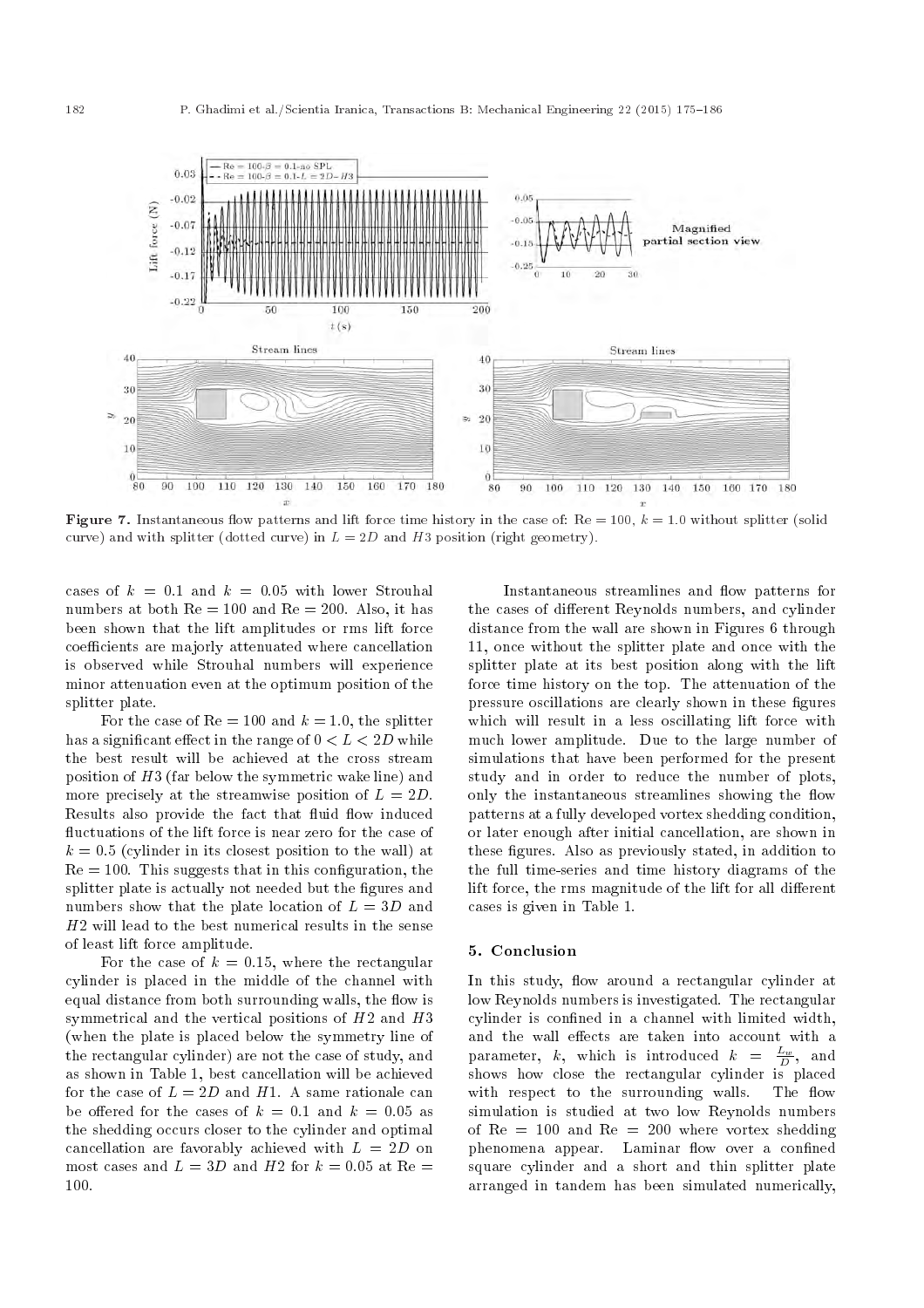

Figure 8. Instantaneous flow patterns and lift force time history in the case of:  $Re = 100$ ,  $k = 0.5$  without splitter (solid curve) and with splitter (dotted curve) in  $L = 3D$  and  $H2$  position (right geometry).



Figure 9. Instantaneous flow patterns and lift force time history in the case of:  $Re = 200$ ,  $k = 1.5$  without splitter (solid curve) and with splitter (dotted curve) in  $L = 2D$  and H1 position (right geometry).

considering two different Reynolds numbers and three different vertical positions of the cylinder. In this regard, with the aid of a detached splitter plate, the effect of the downstream obstacle on the shedding of vortices is studied.

In each case, the effect and optimal distance of the splitter plate have been investigated using a combination of vertical and horizontal positions of the splitter plate. It has been revealed that according to

the flow patterns and the rms magnitude of the lift force amplitude acting on the cylinder, the splitter plate at its best position can attenuate pressure and thus the lift force oscillations which will also lead to much lower lift force amplitudes. Also, in the case of symmetrical flow  $(k = 1.5)$ , when the splitter plate is placed at an appropriate position downstream of the square cylinder, streamlines would become completely symmetrical and the pair of vortices will stay attached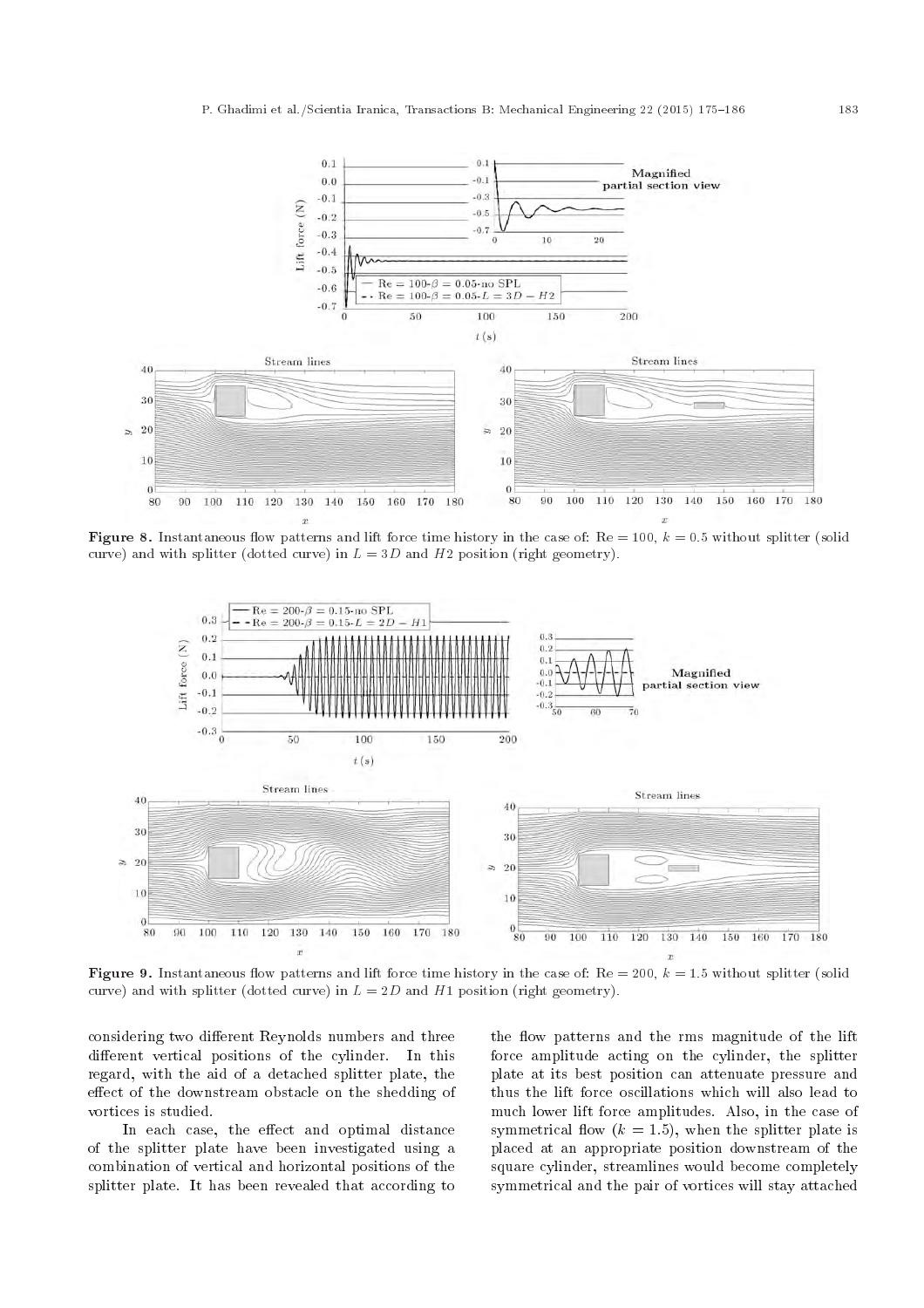

Figure 10. Instantaneous flow patterns and lift force time history in the case of:  $Re = 200, k = 1.0$  without splitter (solid curve) and with splitter (dotted curve) in  $L = 2D$  and H2 position (bottom geometry).

to the cylinder. As a result, vortex shedding which is the source of fluctuation of the drag and lift forces on the square cylinder can be prevented entirely in some cases using this method. The effect of the channel walls proves to be substantial, especially for the cases of  $k = 0.1$  and  $k = 0.05$  where the rectangular cylinder is moved closer to the wall. In these conditions, the splitter plate acts more effective, leading to better suppression of the vortex shedding. Due to the large number of cases in the present study and its high computational cost, the blockage factor was set to a constant value which can be changed in future works in order to show the role of this parameter on the effectiveness and the position of the optimum splitter plate. Future works can also be done in the study of



Figure 11. Instantaneous flow patterns and lift force time history in the case of:  $Re = 200$  and  $k = 0.5$  without splitter (solid curve) and with splitter (dotted curve) in  $L = 2D \& H3$  position (bottom geometry).

different aspect ratios for the splitter plate in order to examine their effects.

# Nomenclature

- $u \longrightarrow x$ -velocity
- $v \longrightarrow y$ -velocity
- $\omega$  Vorticity
- $\psi$  Stream function
- $\nu$  Kinematic viscosity
- H Channel height
- D Cylinder side length
- $\beta$  Blockage factor
- L Cylinder to splitter plate distance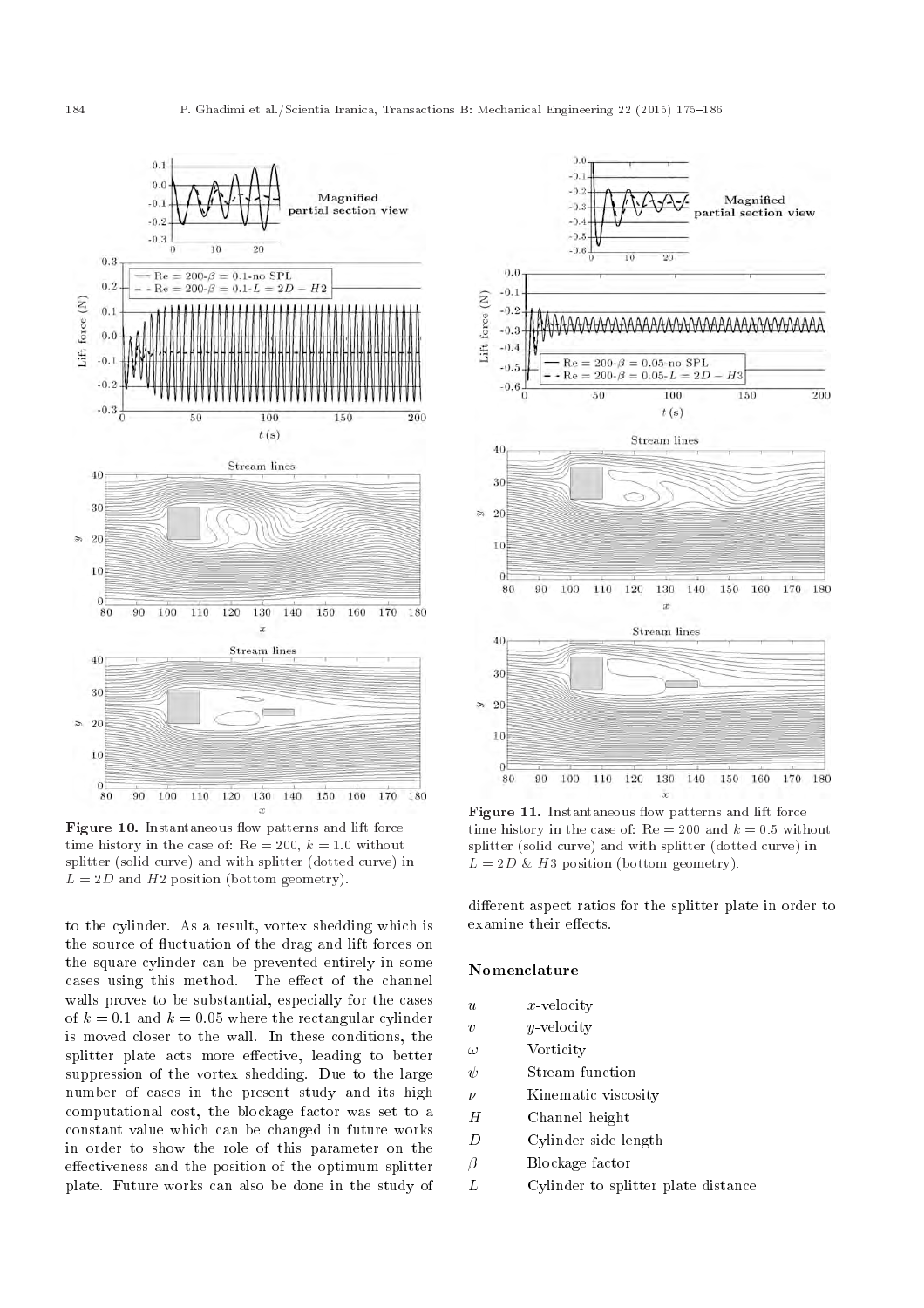$k$  Ratio of side distance of the cylinder from the wall to its width

#### References

- 1. Okajima, A., Yi, D., Sakud, A. and Nakano, T. "Numerical study of blockage effects on aerodynamic characteristics of an oscillating rectangular cylinder", J. Wind Eng. Ind. Aero., 67, pp. 91-102 (1997).
- 2. Davis, R.W., Moore, E.F. and Purtell, L.P. "A numerical-experimental study of confined flow around rectangular cylinders", Phys. Fluids, 27(1), pp. 46-59 (1984).
- 3. Mukhopadhyay, A., Biswas, G. and Sundararajan, T. "Numerical investigation of confined wakes behind a square cylinder in a channel", Int. J. Numer. Meth. Fluids, 14, pp. 1473-1484 (1992).
- 4. Suzuki, H., Inoue, Y., Nishimura, T., Fukutani, F. and Suzuki, K. "Unsteady flow in a channel obstructed by a square cylinder rod (crisscross motion of vortex)", Int. J. Heat Fluid Flow, **14**, pp. 2-9 (1993).
- 5. Breuer, M., Bernsdorf, J., Zeiser, T. and Durst, F. "Accurate computations of the laminar flow past a square cylinder based on two different methods: Lattice-Boltzmann and finite-volume", Int. J. Heat Fluid Flow, 21, pp. 186-196 (2000).
- 6. Obasaju, E.D. "On the effects of end plates on the mean forces on square sectioned cylinders", J. Wind Eng. Ind. Aero., 5, pp. 179-186 (1979).
- 7. Nakagawa, T. "Effects of a small airfoil-shaped splitter plate on vortex shedding from a square prism at subsonic Mach numbers", Acta Mechanica, 91, pp. 11- 25 (1992).
- 8. Park, W.C. and Higuchi, H. "Numerical investigation of wake flow control by a splitter plate", KSME Int.  $J_{\cdot}$ , 12(1), pp. 123-131 (1998).
- 9. Bruneau, C.H. and Mortazavi, I. "Passive control of the flow around a square cylinder using porous media", Int. J. Numer. Meth. Fluids, 46, pp. 415-433 (2004).
- 10. Zhou, L., Cheng, M. and Hung, K.C. "Suppression of fluid force on a square cylinder by flow control",  $J$ . Fluids Struct., 21, pp. 151-167 (2005).
- 11. Doolan, C.J. "Flat-plate interaction with the near wake of a square cylinder",  $AIAA$  J.,  $47(2)$ , pp. 475-479 (2009).
- 12. Etminan, A., Moosavi, M. and Ghaedsharafi, N. "Determination of flow configurations and fluid forces acting on two tandem square cylinders in cross-flow and its wake patterns", Int. J. of Mech.,  $2(5)$ , pp. 63-74 (2011).
- 13. Ali, M.S.M., Doolan, C.J. and Wheatley, V. "Flow around a square cylinder with a detached downstream at plate at a low Reynolds number", 17th Australian Fluid Mechanics Conf. (2010).
- 14. Gnatowska, R. "Aerodynamic characteristics of twodimensional sharp-edged objects in tandem arrangement", Arch. Mech., 60(6), pp. 475-490 (2008).
- 15. Kiyoung, K. and Haecheon, C. "Control of laminar vortex shedding behind a circular cylinder using splitter plates", Phys. Fluids., 8(2), pp. 479-486 (1996).
- 16. Anderson, E.A. and Szewczyk, A.A. "Effects of a splitter plate on the near wake of a circular cylinder in 2 and 3-dimensional flow configurations", Experiments in Fluids, 23, pp. 161-174 (1997).
- 17. Ozono, S. \Flow control of vortex shedding by a short splitter plate asymmetrically arranged downstream of a cylinder", Phys. Fluids, 11, pp. 2928-2934 (1999).
- 18. Mahbub Alam, M.D., Moriya, M., Takai, K. and Sakamoto, H. "Suppression of fluid forces acting on two square prisms in a tandem arrangement by passive control of flow", Journal of Fluids and Structures, 16(8), pp. 1073-1092 (2002).
- 19. Zhang, P.F., Wang, J.J., Lu, S.F. and Mi, J. \Aerodynamic characteristics of a square cylinder with a rod in a staggered arrangement", Experiments in Fluids, 38, pp. 494-502 (2005).
- 20. Mahbub Alam, M.D., Sakamoto, H. and Zhou, Y. "Effect of a t-shaped plate on reduction in fluid forces on two tandem cylinders in a cross-flow",  $J.$  Wind Eng. Ind. Aerodyn., 94, pp. 525-551 (2006).
- 21. Ali, M.S.M., Doolan, C.J. and Wheatley, V. "Low Reynolds number flow over a square cylinder with a splitter plate", Phys. Fluids, 23, pp. 033602-1-033602- 12 (2011).
- 22. Chan, A.S. and Jameson, A. "Suppression of vortexinduced forces on a two-dimensional circular cylinder by a short and thin splitter plate interference", Report ACL 2007-5, Aerospace Computing Laboratory, Stanford University (2007).
- 23. White, F.M., Viscous Fluid Flow, 3rd Ed. McGraw-Hill, Singapore (2006).
- 24. Hoffman, K.A. and Chiang, S.T., Computational Fluid Dynamics, 4th Ed., EES, USA (2000).
- 25. Hu, C. "An Introduction to CFD", Research Institute for Applied Mechanics, Kyushu University, Japan  $(2000)$ .
- 26. Roache, P.J. \Perspective: A method for uniform reporting of grid refinement studies", Journal of Fluids Engineering,  $116(3)$ , pp. 405-41 (1994).
- 27. Ali, M.S.M., Doolan, C.J. and Wheatley, V. "Grid convergence study for a two-dimensional simulation of flow around a square cylinder at a low Reynolds number", Seventh Int. Conf. on CFD in the Minerals and Process Ind. CSIRO, Melbourne, Australia (2009).